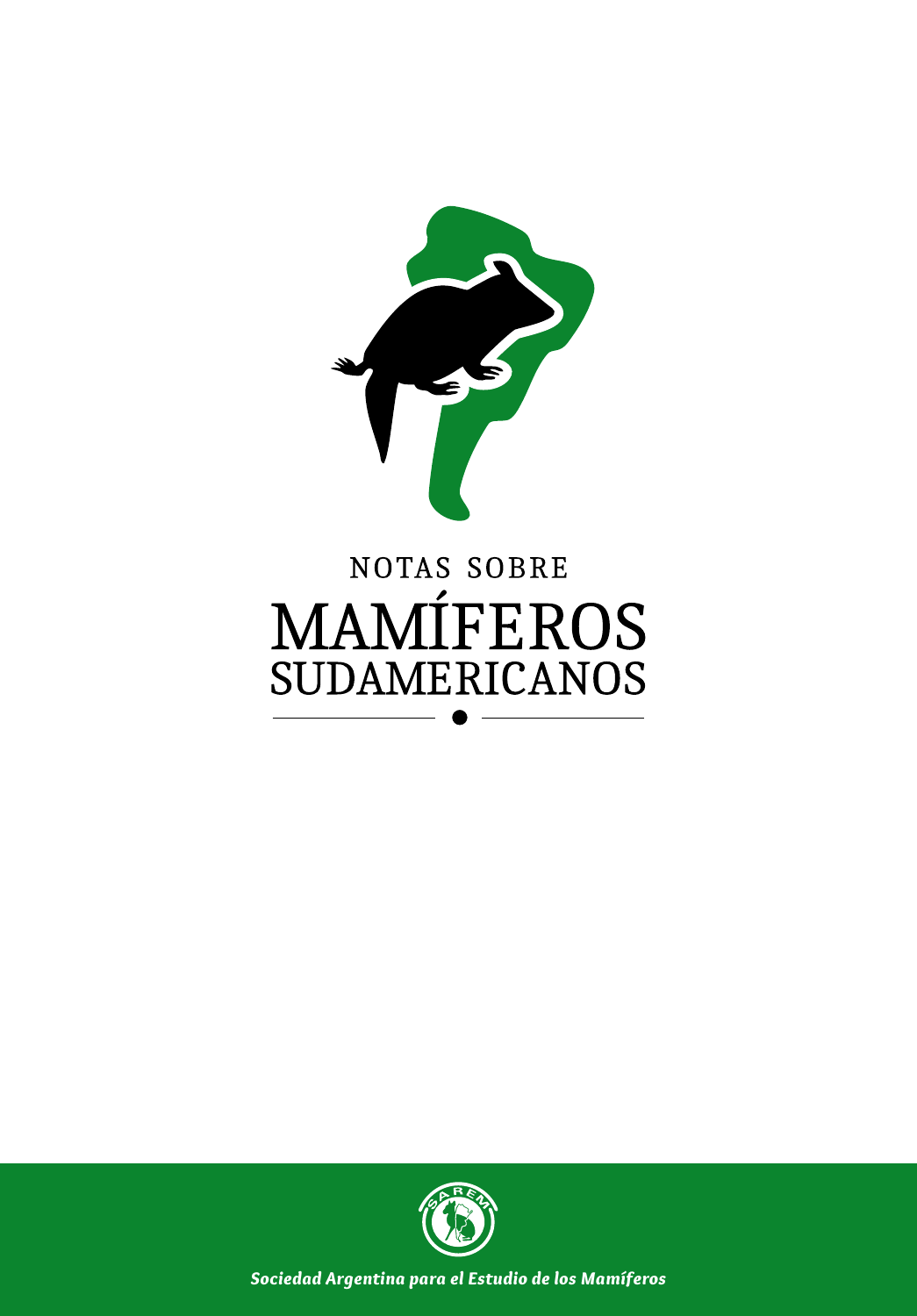



# **In search of hepatitis E virus infection in wild boar and cattle from Argentina**

### Luciano F. La Sala (1), Soledad Barandiaran(2), María E. Eirin (3), Ximena Ferrara Muñiz (3), Sergio Abate (4), Silvia Sánchez Puch(5), Verónica Mathet(5), and Cecilia M. Delfino (5)

(1) Instituto de Ciencias Biológicas y Biomédicas del Sur (INBIOSUR), Universidad Nacional del Sur (UNS) – Consejo Nacional de Investigaciones Científicas y Técnicas (CONICET), Bahía Blanca, Buenos Aires, Argentina. (2) Instituto de Investigaciones en Producción Animal (INPA), Consejo Nacional de Investigaciones Científicas y Técnicas (CONICET), Universidad de Buenos Aires (UBA), Ciudad Autónoma de Buenos Aires, Argentina. (3) Instituto Nacional de Tecnología Agropecuaria (INTA), Instituto de Agrobiotecnología y Biología Molecular (IABIMO), INTA – Consejo Nacional de Investigaciones Científicas y Técnicas (CONICET), Hurlingham, Buenos Aires, Argentina. (4) Universidad Nacional de Río Negro-Sede Atlántica, Centro de Investigaciones y Transferencia de Río Negro (UNRN-CONICET), Viedma, Río Negro, Argentina. (5) Instituto de Investigaciones en Microbiología y Parasitología Médica (IMPAM), UBA – CONICET, Ciudad Autónoma de Buenos Aires, Argentina. [correspondence: lic.ceciliadelfino@gmail.com]

**Citación:** La Sala, L. F., et al. 2022. In search of hepatitis E virus infection in wild boar and cattle from Argentina. Notas sobre Mamíferos Sudamericanos 4:e22.1.2

#### **ABSTRACT**

Hepatitis E virus (HEV) is a pathogen with zoonotic potential that affects domestic pigs, wild boar *Sus scrofa*, and humans, among other species. The HEV has been reported in wild boar from Argentina and Uruguay, but knowledge about the epidemiology of this virus is still very scarce in this region. The objective of this study was to evaluate the circulation of HEV in wild boar and cattle from Argentina through serological (ELISA) and molecular (PCR) analyses. All samples were negative. However, we stress the importance of reporting negative cases since these represent key inputs in future research and risk analysis, mainly in association with the potential for virus transmission between wild boar and susceptible native species.

**Key words:** epidemiological surveillance, hepatitis E virus, *Sus scrofa*.

#### **RESUMEN. En busca del virus de la hepatitis E en jabalíes y vacunos de Argentina**

El virus de hepatitis E (VHE) es un patógeno con potencial zoonótico que afecta al cerdo doméstico, al jabalí *Sus scrofa* y al ser humano, entre otras especies. El VHE ha sido reportado en jabalíes de Argentina y Uruguay, pero el conocimiento acerca de la epidemiología de este virus es aún muy escaso en la región. El objetivo del presente estudio fue evaluar la circulación del VHE es poblaciones de jabalí y ganado vacuno en Argentina, a través de análisis serológicos (ELISA) y moleculares (PCR). No se hallaron muestras positivas. Sin embargo, se resalta la importancia de reportar casos negativos como insumo clave de futuras investigaciones y análisis de riesgo, sobre todo en relación a una posible transmisión del virus entre jabalíes y especies nativas susceptibles.

**Palabras clave:** *Sus scrofa*, vigilancia epidemiológica, virus de hepatitits E.

**Recibido el 29 de noviembre de 2021. Aceptado el 19 de enero de 2022. Editora asociada: Juliana Sánchez.**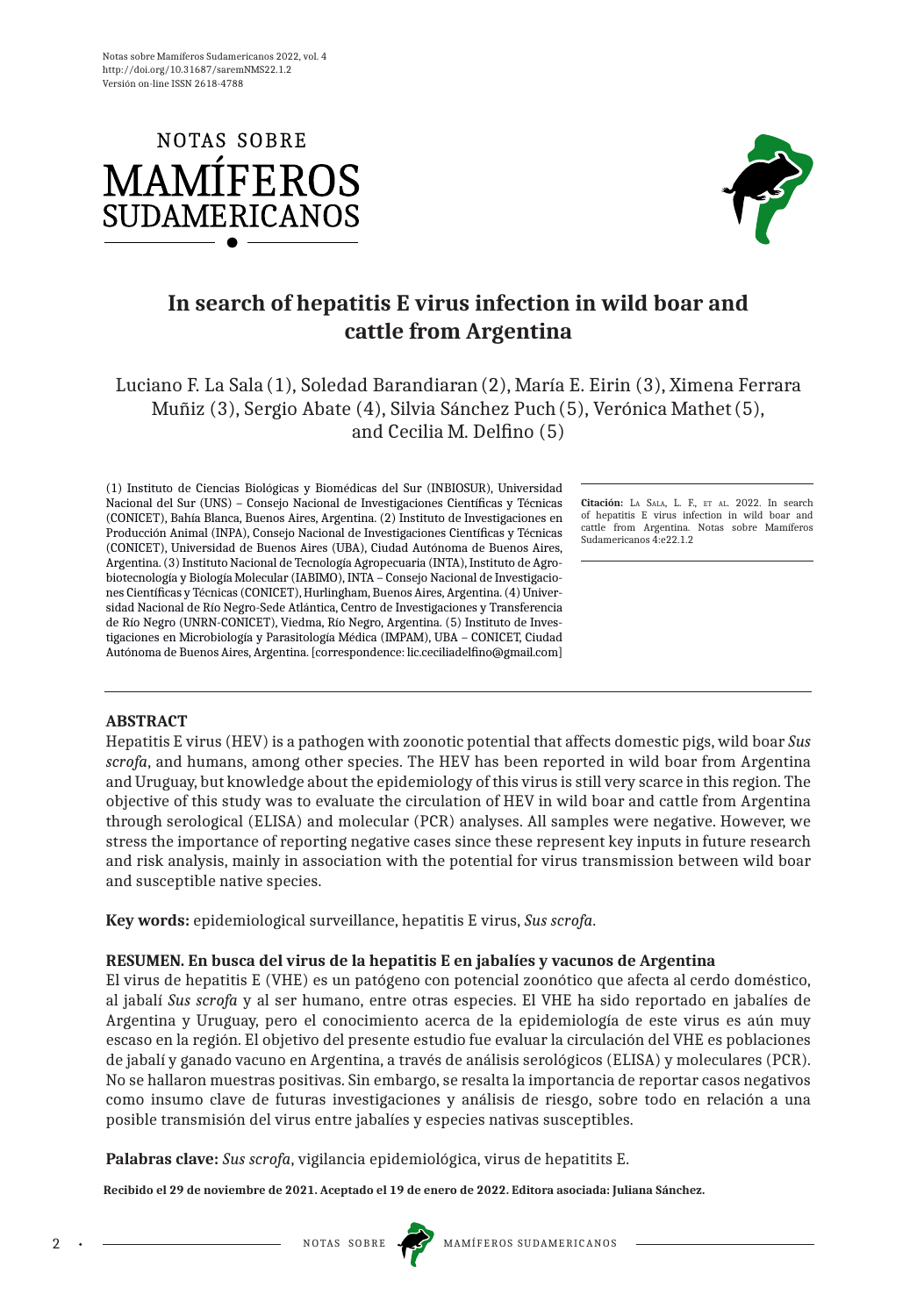Hepatitis E virus (HEV) is a hepatotropic infectious agent that generally causes self-limiting acute hepatitis in healthy individuals and chronic hepatitis in immunocompromised human patients. HEV genotypes 3 and 4 are zoonotic (Hoofnagle et al. 2012), and it has been estimated to cause a global disease burden of 3.4 million acute cases, 70,000 deaths, and 3,000 stillbirths per year (Rein et al. 2012). In South America, HEV is widely distributed in the domestic pig population, with prevalence ranging between 8.6% and 24.3% in Brazil (Vitral et al. 2005; De Souza et al. 2012), 100% in Colombia (Forero et al. 2015), 5.3% in Chile (Reinhardt et al. 2003), 46.8% in Uruguay (Mirazo et al. 2018), and 4-58% in Argentina (Munné et al. 2006).

Antibodies against HEV have been reported in several deer, non-human primates and other species (Spahr et al. 2018). Also, cattle have been suggested as HEV reservoir (Wei et al. 2020). Interestingly, similar HEV strains were detected in wild boar *Sus scrofa* Linnaeus, 1758, roe deer *Capreolus capreolus* Linnaeus, 1758, and red deer *Cervus elaphus* Linnaeus, 1758, from the same hunting area in Germany (Anheyer-Behmenburg et al. 2017), where the authors suggested a primary HEV circulation in wild boar with accidental or spillover transmission to deer. Other research, however, supports the hypothesis of deer as a true reservoir (Van der Poel 2014).

In South America, HEV antibodies and HEV RNA have been detected in wild boar from Uruguay and Argentina (Mirazo et al. 2018; Pisano et al. 2019), suggesting the potential role of this invasive species as reservoir and spreader of the virus. HEV has been found in the muscle, blood, and liver of infected animals (Schielke et al. 2015; Anheyer-Behmenburg et al. 2017), with the latter organ being the main site of HEV replication in pigs (Halbur et al. 2001) and other species (Purcell et al. 2011).

Despite the evidence mentioned above, research about HEV circulation in wild boar or other susceptible species in South America remains scarce, and viral circulation has not been explored in artiodactyls in general, let alone in native ones. Moreover, detection methods for HEV remain challenging because an efficient cell culture system has yet to be developed (Harrison & DiCaprio 2018), which poses an obstacle to studying HEV epidemiology at the interface between wildlife, domestic animals, and humans.

A serological and molecular survey was conducted in wild boar and domestic cattle (*Bos primigenius taurus* [Linnaeus, 1758]) populations from Argentina. An opportunistic sampling scheme was used to collect 106 serum samples from hunted wild boar in the provinces of Río Negro (n= 25), Buenos Aires (n= 14), Entre Ríos (n= 29) and Corrientes  $(n= 38)$ , and cattle in the province of Santa Fe  $(n= 64)$ . The centroids of the sampled departments in each province are presented in Figure 1. Wild boar blood was collected post-mortem by cava vein puncture, whereas cattle were sampled alive via jugular puncture. Samples were centrifuged and the obtained serum was frozen (-70°C) until analyzed. The presence of IgG anti-HEV antibodies was tested by ELISA (IgG anti- HEV, Diapro SRL, Italia) and HEV RNA by RT-nested-PCR ORF2 following Huang et al. (2002). The PCR was performed including negative controls following Kwok & Higuchi (1989), and positive controls donated by Prof. Paul K. S. Chan (University of Hong Kong).

Uncertainty in HEV prevalence was modeled under the hypothesis that HEV is present in the wild boar (Pisano et al. 2018) and cattle populations. Then, a Beta distribution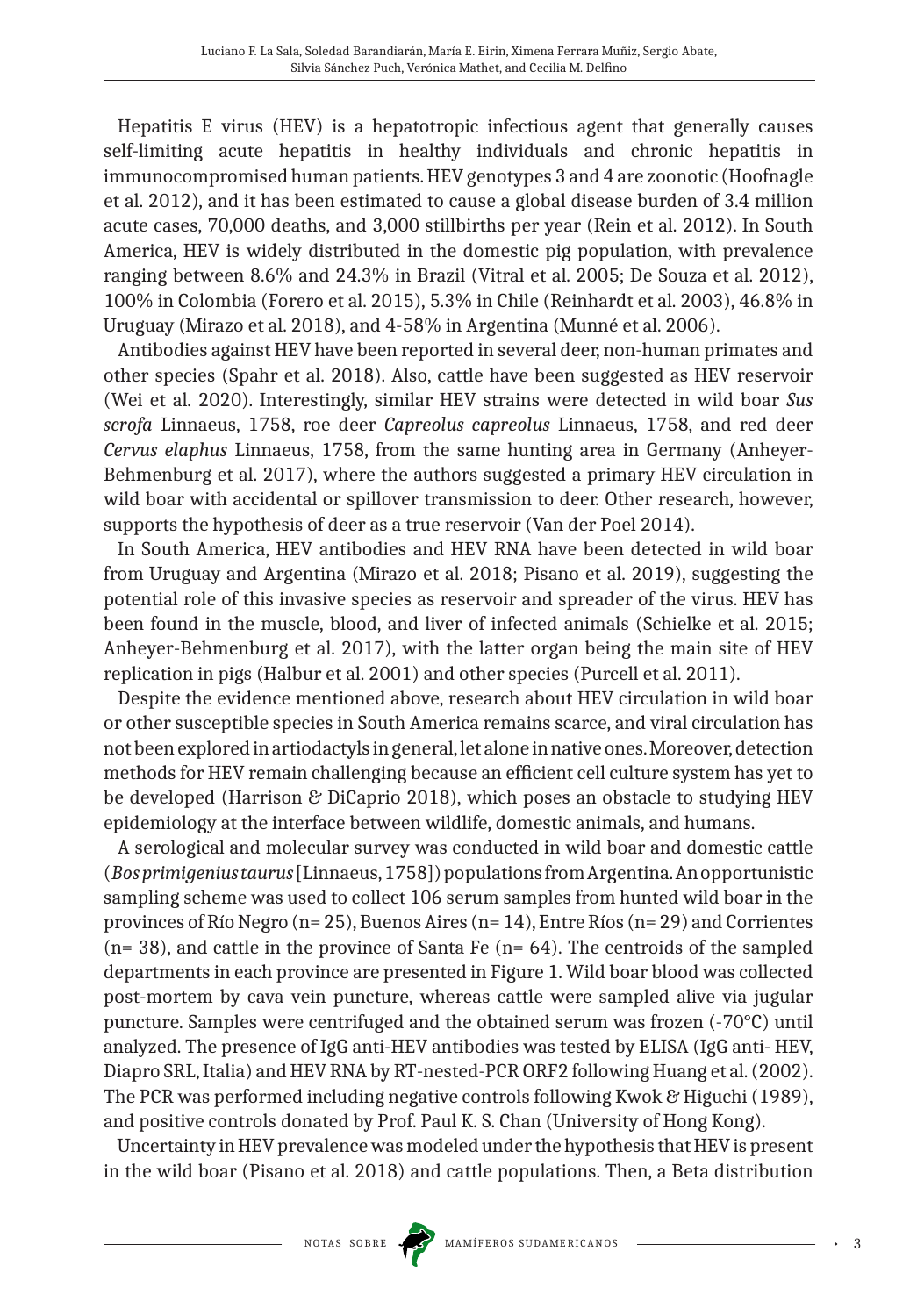with a Uniform [0, 1] prior was included in Monte Carlo simulations (10,000 iterations) for wild boar and cattle. All the analyses were done using the programming language R (R Core Team 2019).

All the assayed samples were negative by both methods (ELISA and PCR). Simulation results yielded a mean prevalence of  $0.94\%$  (SD= 0.93; 95% CI= 0.02–3.47) in wild boar, and 1.5% (SD= 1.5; 95% CI= 0.04‒5.45) in cattle.

Previous research conducted in wild boar population from the same region in Río Negro province in Argentina (Pisano et al. 2019) reported a 19.6% (20/102) of positive samples through serology. Although the authors were able to amplify ORF2 HEV-RNA in two samples, they could not confirm the identity of the amplified PCR product as belonging to HEV by sequencing.

Here, we rule out methodological issues causing our negative results since our analyses were done adhering closely to the same protocols used by a related investigation that reported positive results in wild boar (Pisano et al. 2018). Instead, our negative results could be explained by randomness, low population prevalence in the study area, small sample size, or any combination of these factors. Further samplings across a broader geographical area are necessary to confirm HEV circulation in areas of Argentina other than Río Negro province.

The wild boar is an invasive and rapidly expanding species in Argentina and neighboring countries (Ballari et al. 2019), and the interaction between wild boar, native wildlife, and domestic animals implies an increased risk of pathogen transmission, including HEV, among populations (Barrios-Garcia & Ballari 2012; La Sala et al. 2021). Also, wild boar hunting has become a common practice as a means of subsistence in rural populations in Argentina, thus leading to enhanced risk for HEV transmission to humans (Kozyra et al. 2020). The effects of wild boar on native wildlife are beginning to be addressed in South America, but their potential impact as pathogen spreaders to native wildlife has remained largely unexplored. Considering the potential role of wild boar as spreader of pathogens like HEV, it is desirable that institutions responsible for animal health and pest management ramp up viral surveillance in their populations, especially in areas where wild boar cohabit with threatened native species of particular concern.

This is the first study assessing HEV infection in bovines from Argentina. Although we found no evidence of past or active HEV infection in any of the species studied, further works will be essential to elucidate the role of bovines and wild boar as HEV reservoirs and disease spreaders to humans and susceptible wildlife. Finally, we highlight the contribution of manuscripts reporting negative data, which are greatly underrepresented in the literature despite their relevance to understanding the ecology of wildlife diseases (Stallknecht 2007), identifying reservoir host populations for pathogens, and performing robust quantitative risk analysis (Jakob-Hoff et al. 2014).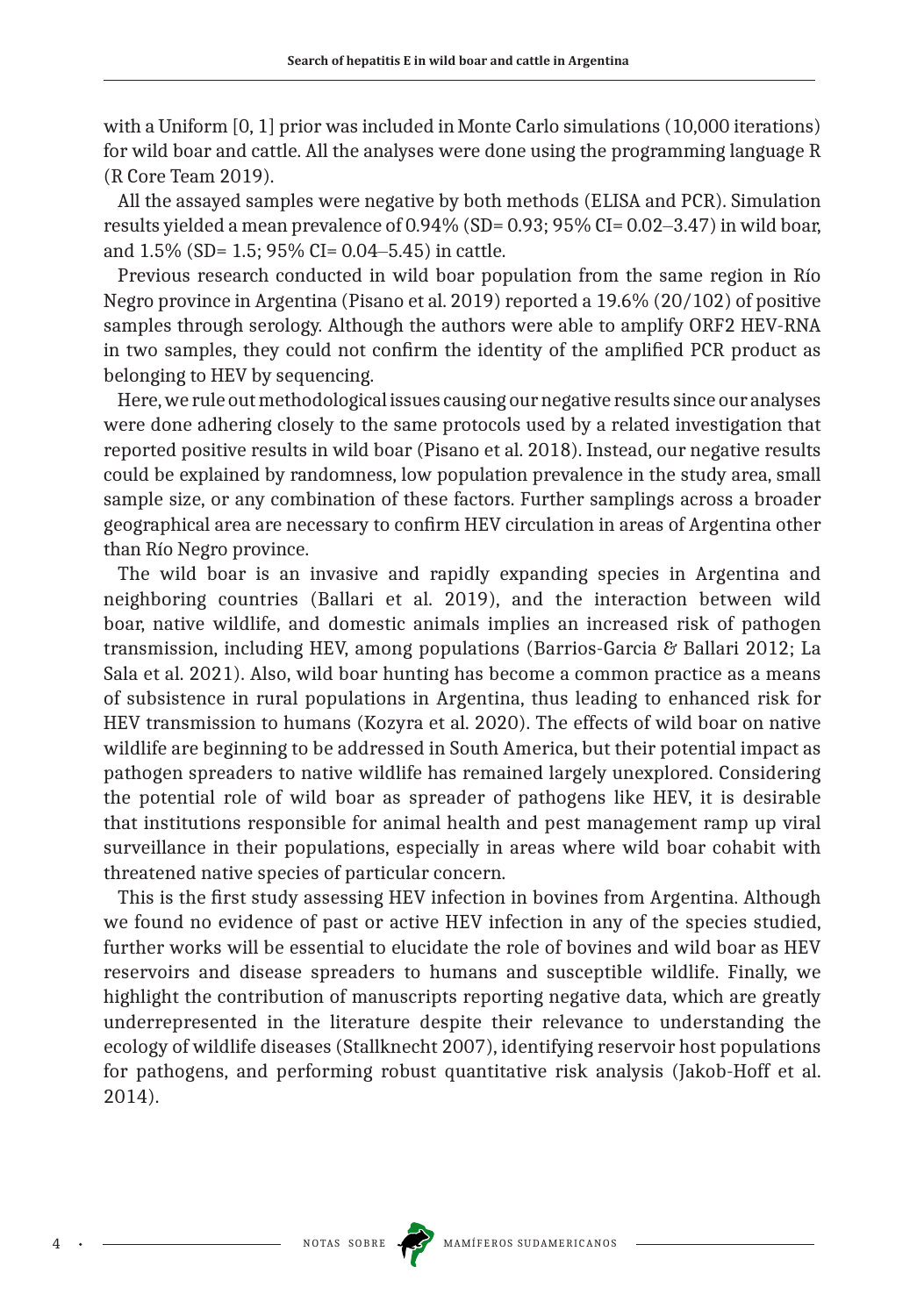## **ACKNOWLEDGMENTS**

The authors thank Julia Sabio y Garcia for the English revision of the manuscript. This work was supported by the Agencia Nacional de Promoción Científica y Tecnológica (PICT 2016-0698 and PICT 2018-03526).



**Figure 1.** Distribution of sampling sites for HEV in wild boar and cattle in Argentina. Wild boar were sampled in all but Castellanos department, where only cattle were sampled. The map inset (upper left corner) represents Argentina's location in South America.

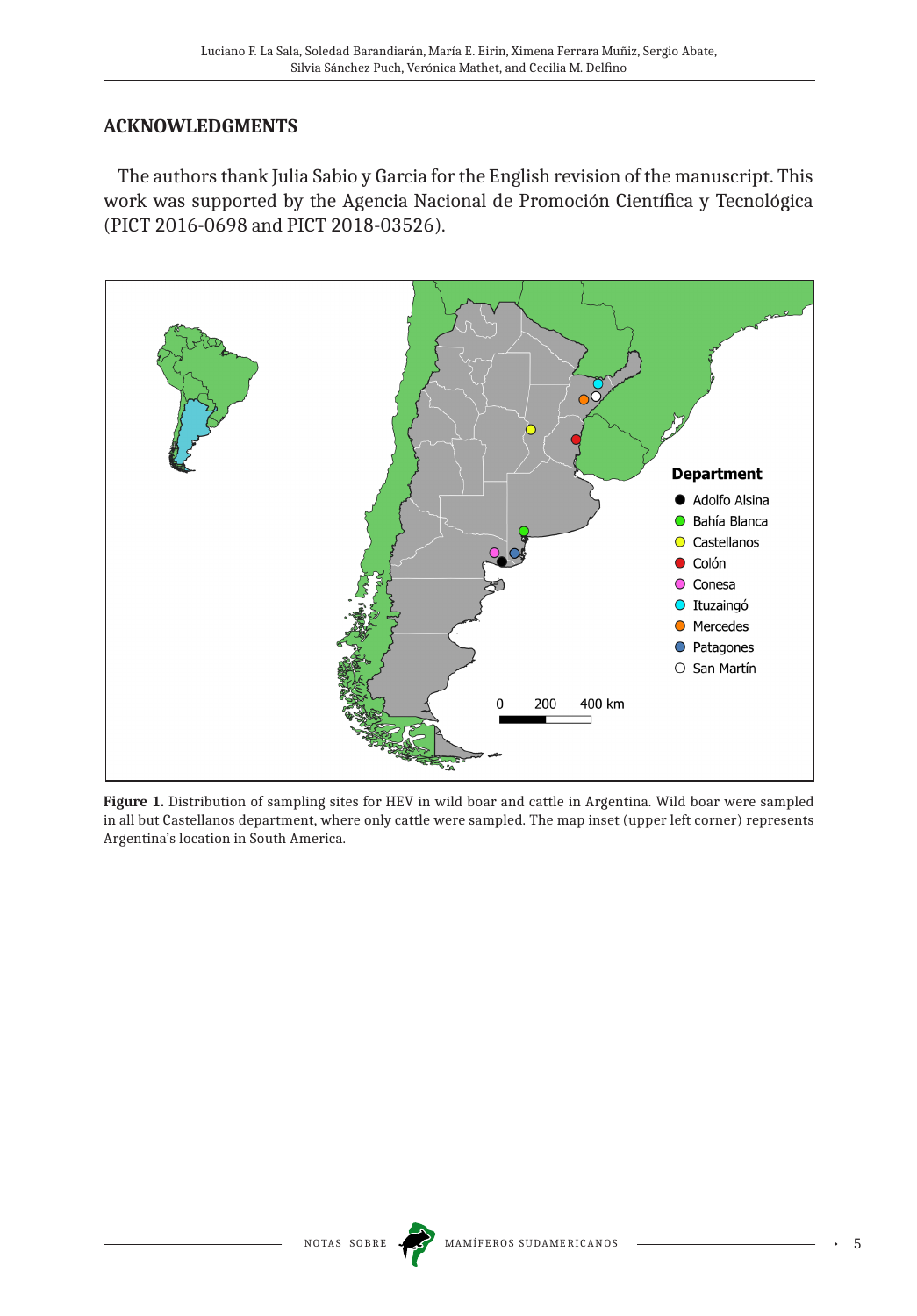#### **LITERATURE CITED**

- Anheyer-Behmenburg, H. E., K. Szabo, U. Schotte, A. Binder, G. Klein & R. Johne. 2017. Hepatitis E virus in wild boars and spillover infection in red and roe deer, Germany, 2013–2015. Emerging Infectious Diseases 23:130–133.
- Ballari, S. A., et al. 2019. *Sus scrofa* Categorización 2019 de los mamíferos de Argentina según su riesgo de extinción. Lista Roja de los mamíferos de Argentina (SAyDS–SAREM, eds.). <http://cma. sarem.org.ar>.
- Barrios-Garcia, M. N., & S. A. Ballari. 2012. Impact of wild boar (*Sus scrofa*) in its introduced and native range: a review. Biological Invasions 14:2283–2300.
- DE SOUZA, A. J., ET AL. 2012. HEV infection in swine from Eastern Brazilian Amazon: evidence of coinfection by different subtypes. Comparative Immunology, Microbiology & Infectious Diseases 35:477–485.
- Forero, J., et al. 2015. Serological evidence of hepatitis E virus infection in Antioquia, Colombia slaughtered pigs. Revista MVZ Córdoba 20:4602–4613.
- HALBUR, P. G., ET AL. 2001. Comparative pathogenesis of infection of pigs with hepatitis E viruses recovered from a pig and a human. Journal of Clinical Microbiology 39:918–923.
- Harrison, L. H., & E. DiCaprio. 2018. Hepatitis E virus: an emerging foodborne pathogen. Frontiers in Sustainable Food Systems 2:14.
- HOOFNAGLE, J. H., K. E. NELSON, & R. H. PURCELL. 2012. Hepatitis E. New England Journal of Medicine 367:1237–244.
- Huang, F. F., et al. 2002. Detection by reverse transcription-PCR and genetic characterization of field isolates of swine hepatitis E virus from pigs in different geographic regions of the United States. Journal of Clinical Microbiology 40:1326–332.
- Jakob-Hoff, R. M., S. C. MacDiarmid, C. Lees, P. S. Miller, D. Travis, & R. Kock. 2014. Manual of procedures for wildlife disease risk analysis. World Organisation for Animal Health, Paris. Published in association with the International Union for Conservation of Nature and the Species Survival Commission.
- KOZYRA, I., A. JABŁONŃSKI, E. BIGORAJ, & A RZEŻUTKA. 2020. Wild Boar as a sylvatic reservoir of hepatitis E virus in Poland: a cross-sectional population study. Viruses 12:1113.
- Kwok, S., & R. HIGUCHI. 1989. Avoiding false positives with PCR. Nature 339:237-238.
- La Sala, L. F., J. M. Burgos, A. L. Scorolli, K. VanderWaal, & S. M. Zalba. 2021. Trojan hosts: the menace of invasive vertebrates as vectors of pathogens in the Southern Cone of South America. Biologial Invasions 23:2063–2076.
- MIRAZO, S., ET AL. 2018. Serological and virological survey of hepatitis E virus (HEV) in animal reservoirs from Uruguay reveals elevated prevalences and a very close phylogenetic relationship between swine and human strains. Veterinary Microbiology 213:21–27.
- MUNNÉ, M. S., ET AL. 2006. Identification of the first strain of swine hepatitis E virus in South America and prevalence of anti-HEV antibodies in swine in Argentina. Journal of Medical Virology 78:1579–1583.
- PISANO, M. B., M. G. MARTINEZ-WASSAF, S. MIRAZO, A. FANTILLI, J. ARBIZA, J. D. DEBES, & V. E. RÉ. 2018. Hepatitis E virus in South America: The current scenario. Liver International 38:1536–1546.
- PISANO, M. B., M. WINTER, N. RAIMONDO, M. G. MARTÍNEZ-WASSAF, S. D. ABATE, & V. E. RÉ. 2019. New pieces in the transmission cycle of the hepatitis E virus in South America: first viral detection in wild boars from Argentina. Transactions of the Royal Society of Tropical Medicine and Hygiene 113:497–499.
- Purcell, R. H. et al. 2011. Hepatitis E virus in rats, Los Angeles, California, USA. Emerging Infectious Diseases 17:2216–2222.
- RCoreTeam. 2019. R: A language and environment for statistical computing. R Foundation for Statistical Computing, Vienna, Austria. < https://www.R-project.org/>.
- REIN, D. B., G. A. STEVENS, J. THEAKER, J. S. WITTENBORN, & S. T. WIERSMA. 2012. The global burden of hepatitis E virus genotypes 1 and 2 in 2005. Hepatology 55:988–997.
- REINHARDT, G., H. IBARRA, S. RIEDEMANN, & I. VEGA. 2003. Swine hepatitis E preliminary serological study in Chile. Archivos de Medicina Veterinaria 35:233–236.